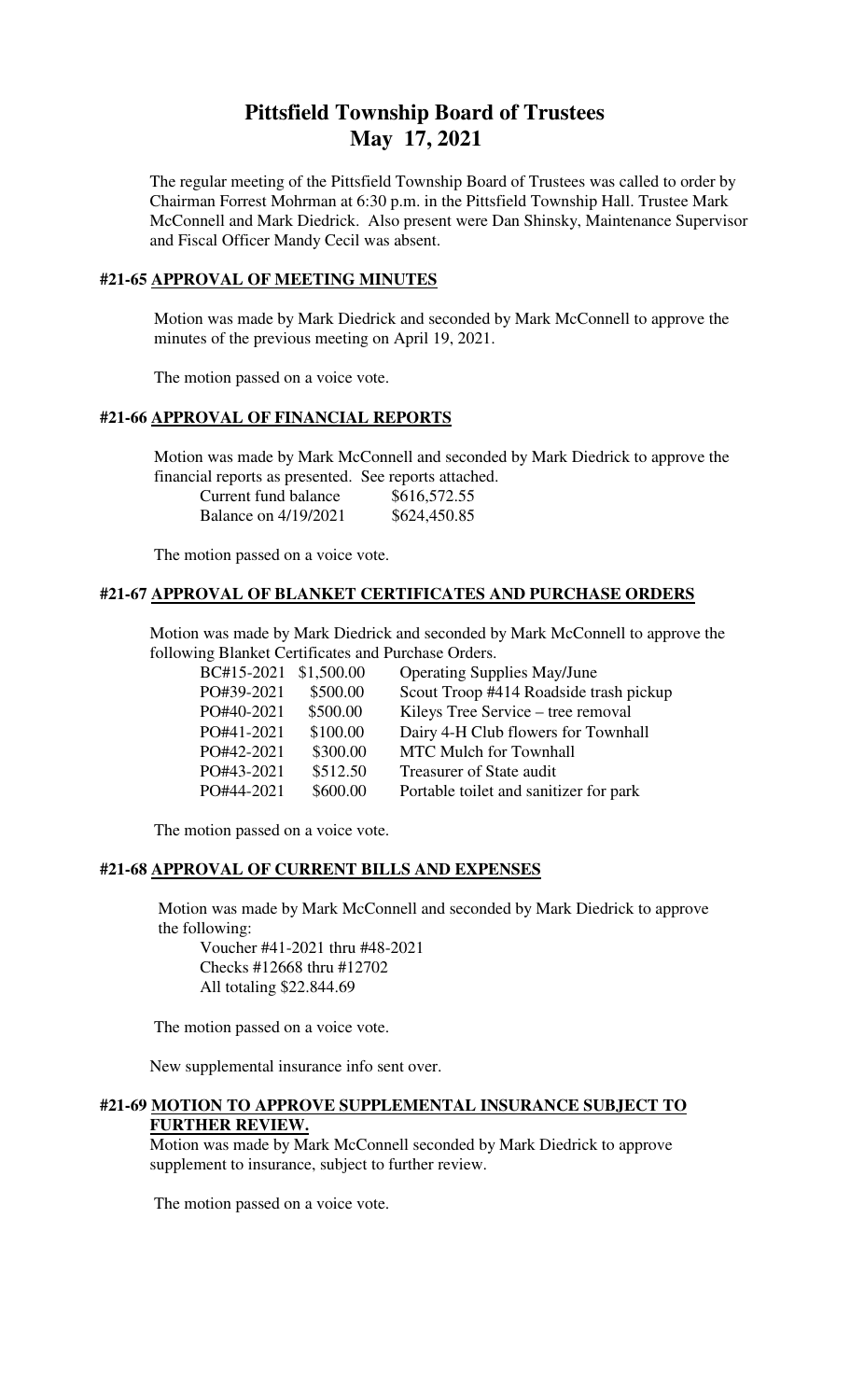## **MEETING REPORTS**

Storm Water – Mark McConnell reported cancelled May meeting. We applied for petition for Quarry Road Lateral pending review and scheduling. Flooding at 303 and Quarry occurred on both rain events. Spoke with ODOT and they are going to take a look.

Forrest did get confirmation on Historical Society school house from Prosecutor and we can help cover costs but we should cap it. Foundation for school house quote came in at 18-20K (sandstone). Quote good till end of the year. Trustees to check with Prosecutor on if this is still ok and also budget.

WFD – Mark Diedrick reported that the expansion is complete. Increase in accidents and mutual aid assists. Four new firefighters on boarded.

RLCWA – Mark McConnell reported getting ready to bid for Nova tank and piping project. A number of new developments in surrounding areas with a lot of supply chain demand issues.

CLCAD – Mark McConnell reported new vehicle should be showing up. Renewal levy passed big thank you to residents who voted.

Trash Consortium – Mark Diedrick reported handling of large tractor tires to be in September possibly at Abbe Road location.

# **#21-70 PASS RESOLUTION AUTHORIZING THE TOWNSHIP TO ENTER INTO THE NORTHEAST OHIO PUBLIC ENERGY COUNCIL ("NOPEC") AND THE EXECUTION AND DELIVERY OF THE AGREEMENT ESTABLISHING NOPEC AND APPROVING THE BYLAWS OF NOPEC**

Motion was made by Mark McConnell and seconded by Mark Diedrick to pass resolution authorizing the Township to enter into the Northeast Ohio Public Energy Council ("NOPEC") and the execution and delivery of the agreement establishing NOPEC and approving the bylaws of NOPEC.

Motion passed on a voice vote.

# **#21-71 PASS RESOLUTION APPROVING THE PLAN OF OPERATION AND GOVERNANCE FOR THE NOPEC ELECTRICITY AGGREGATION PROGRAM, FOR THE PURPOSE OF JOINTLY ESTABLISHING AND IMPLEMENTING AN ELECTRICITY AGGREGATION PROGRAM**

Motion was made by Mark McConnell and seconded by Mark Diedrick to pass resolution approving the plan of operation and governance for the NOPEC electricity aggregation program, for the purpose of jointly establishing and implementing an electricity aggregation program. Motion passed on a voice vote.

# **#21-72 PASS RESOLUTION APPROVING THE PLAN OF OPERATION AND GOVERNANCE FOR THE NOPEC NATURAL GAS AGGREGATION PROGRAM FOR THE PURPOSE OF JOINTLY ESTABLISHING AND IMPLEMENTING A GAS AGGREGATION PROGRAM AS A NOPEC MEMBER**

Motion was made by Mark McConnell and seconded by Mark Diedrick to pass resolution approving the plan of operation and governance for the NOPEC Natural Gas aggregation program for the purpose of jointly establishing and implementing a gas aggregation program as a NOPEC member.

Motion passed on a voice vote.